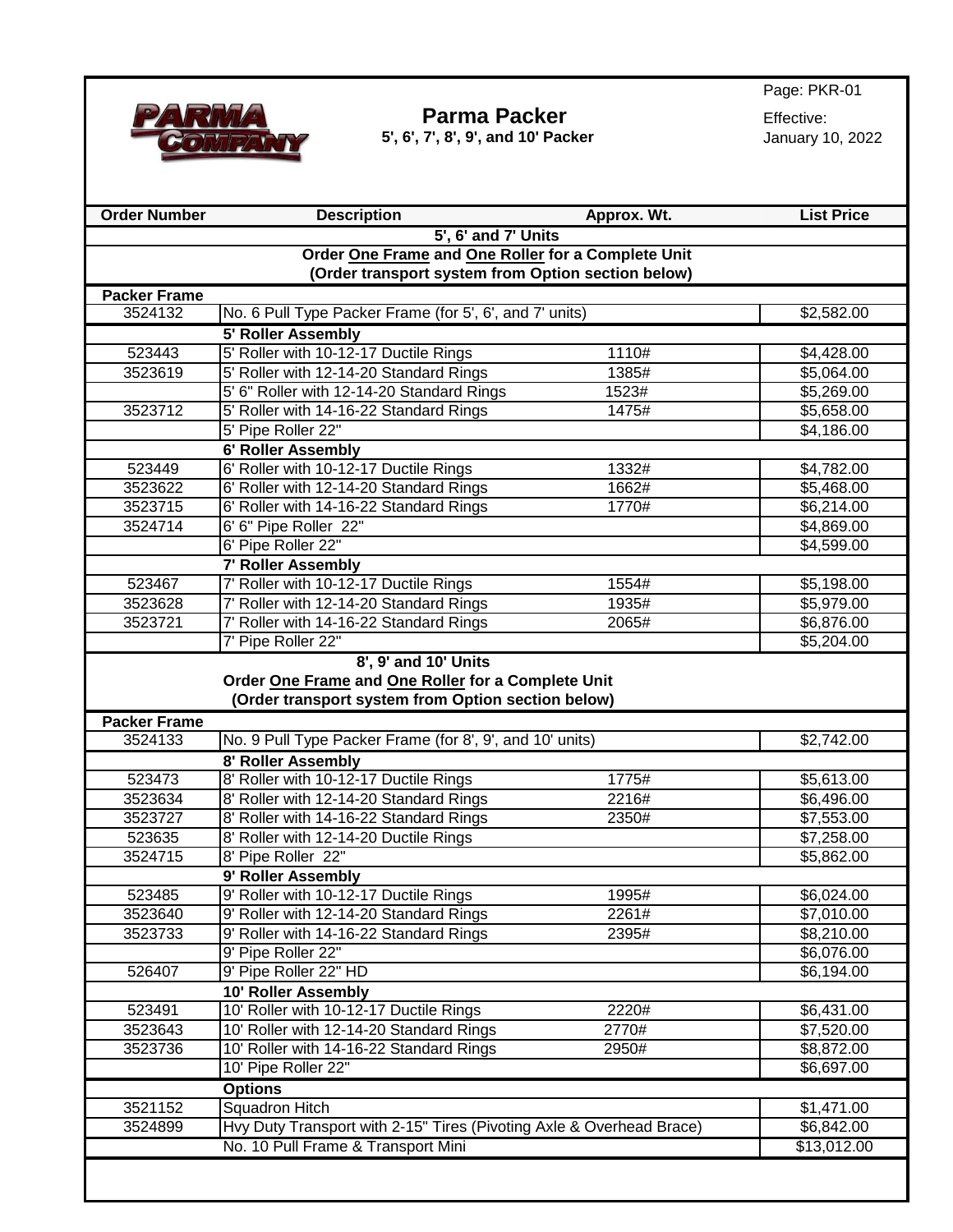## **Parma Packer**

**11', 12', and 13' Packer**

Effective: January 10, 2022

All Shafts & Double Roller Bearings - 2-3/16"

 **Calculate Contract Contract Contract Contract Contract Contract Contract Contract Contract Contract Contract Contract Contract Contract Contract Contract Contract Contract Contract Contract Contract Contract Contract Con** 

| 11', 12' and 13' Units                             |                                                                          |                        |  |
|----------------------------------------------------|--------------------------------------------------------------------------|------------------------|--|
| Order One Frame and One Roller for a Complete Unit |                                                                          |                        |  |
| (Order transport system from Option section below) |                                                                          |                        |  |
| <b>Packer Frame</b>                                |                                                                          |                        |  |
| 3524134                                            | No. 12 Pull Type Packer Frame (for 11', 12' and 13' units)               | \$2,838.00             |  |
|                                                    | 11' Roller Assembly                                                      |                        |  |
| 3523497                                            | 11' Roller with 10-12-17 Ductile Iron Rings                              | \$6,769.00             |  |
| 3523646                                            | 11' Roller with 12-14-20 Standard Rings<br>3047#                         | \$7,947.00             |  |
| 3523647                                            | 11' Roller with 12-14-20 Ductile Iron Rings                              | \$8,720.00             |  |
| 3523740                                            | 11' Roller with 14-16-22 Ductile Iron Rings                              | \$10,109.00            |  |
|                                                    | 11' Pipe Roller 22"                                                      | \$6,779.00             |  |
| 12' Roller Assembly                                |                                                                          |                        |  |
| 3523503                                            | 12' Roller with 10-12-17 Ductile Iron Rings                              | $\overline{$7,111.00}$ |  |
| 3523649                                            | 12' Roller with 12-14-20 Standard Rings<br>3324#                         | \$8,461.00             |  |
| 3523650                                            | 12' Roller with 12-14-20 Ductile Iron Rings                              | \$9,310.00             |  |
| 3523743                                            | 12' Roller with 14-16-22 Ductile Iron Rings                              | \$11,111.00            |  |
| 3524716                                            | 12' Pipe Roller 22"                                                      | \$7,051.00             |  |
| 3526643                                            | No. 13 Pull Frame & Transport Mini                                       | \$14,121.00            |  |
|                                                    | 13' Roller Assembly                                                      |                        |  |
| 3523509                                            | 13' Roller with 10-12-17 Ductile Iron Rings                              | \$7,592.00             |  |
| 3523652                                            | 13' Roller with 12-14-20 Standard Rings<br>3601#                         | \$9,062.00             |  |
| 3523653                                            | 13' Roller with 12-14-20 Ductile Iron Rings                              | \$10,119.00            |  |
| 3523746                                            | 13' Roller with 14-16-22 Ductile Iron Rings                              | \$11,866.00            |  |
| 3524717                                            | 13' Pipe Roller 22"                                                      | \$7,587.00             |  |
| <b>Options</b>                                     |                                                                          |                        |  |
| 3521152                                            | <b>Squadron Hitch</b>                                                    | \$1,471.00             |  |
| 3522501                                            | #12 Hvy Duty Transport w/ 2 - 15" Tires, Cylinder and Hoses (11' to 13') | \$8,008.00             |  |
| 3521565                                            | Hub, Wheel and Tire Assembly for Addition to Transport (One)             | \$583.00               |  |

| No. 11 Pull Frame & Transport Mini | \$13,383.00 |
|------------------------------------|-------------|
| No. 12 Pull Frame & Transport Mini | \$13,751.00 |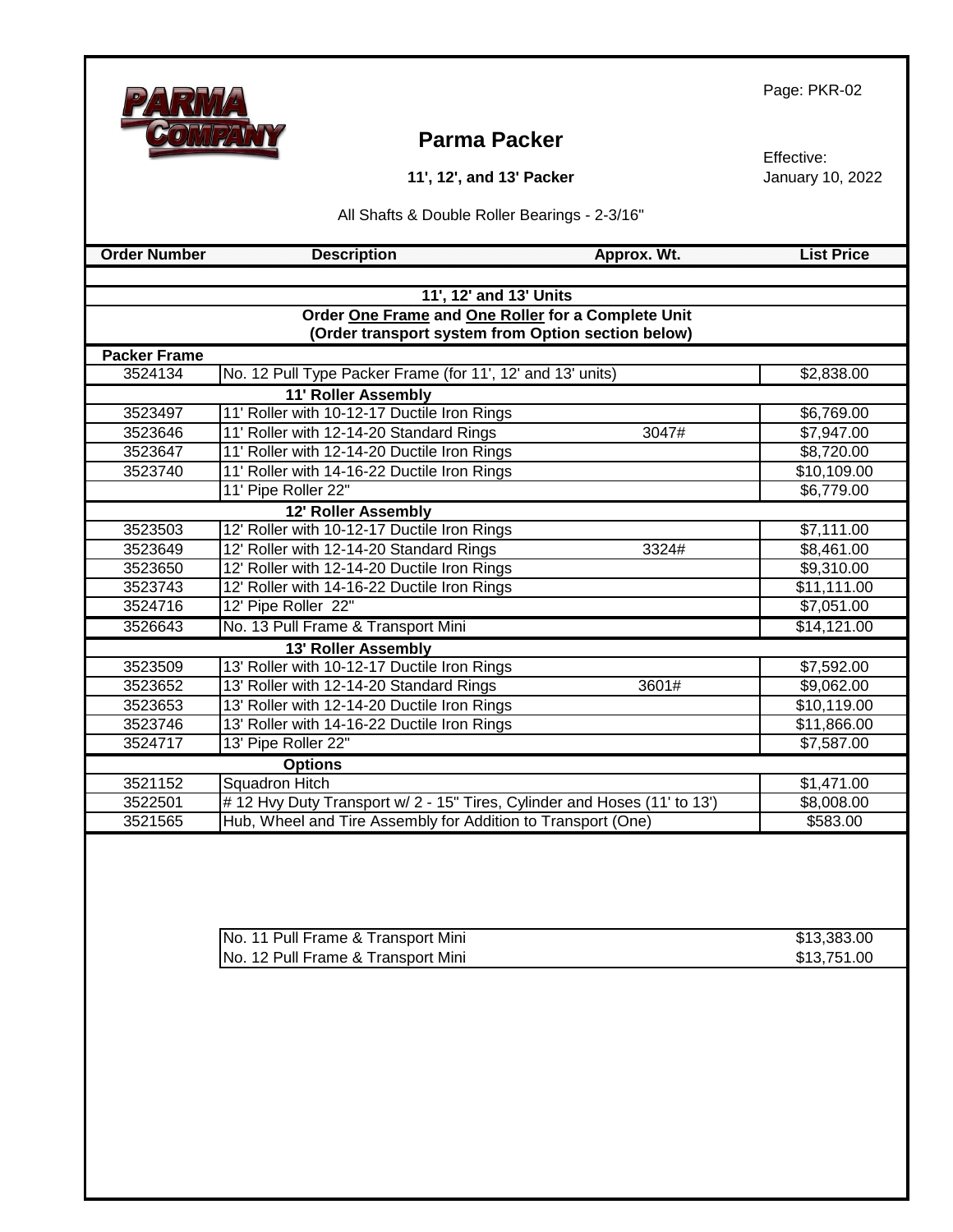

### **Parma Packer** Effective:

 **14', 15', and 16' Packer**

January 10, 2022

All Shafts and Double Roller Bearings - 2-3/16"

| <b>Order Number</b>                                | <b>Description</b>                                                       | <b>List Price</b> |  |
|----------------------------------------------------|--------------------------------------------------------------------------|-------------------|--|
|                                                    | Order One Frame and One Roller for a Complete Unit                       |                   |  |
| (Order transport system from Option section below) |                                                                          |                   |  |
| <b>Packer Frame</b>                                |                                                                          |                   |  |
| 3524135                                            | No. 15 Pull Type Packer Frame (for 14' and 15' units)                    | \$2,969.00        |  |
| 3524387                                            | No. 15 Gooseneck Hitch Packer Frame (for 14', 15', and 16' units)        | \$13,614.00       |  |
|                                                    | No. 14 Mini Pull Frame & Transport                                       | \$14,487.00       |  |
|                                                    | <b>14' Roller Assembly</b>                                               |                   |  |
| 3523515                                            | 14' Roller with 10-12-17 Ductile Iron Rings<br>(w/Pull Frame<br>6100#)   | \$8,080.00        |  |
| 3523655                                            | 14' Roller with 12-14-20 Standard Rings<br>(w/Pull Frame<br>6800#)       | \$9,577.00        |  |
| 3523656                                            | 14' Roller with 12-14-20 Ductile Iron Rings                              | \$10,588.00       |  |
| 3523749                                            | 14' Roller with 14-16-22 Ductile Iron Rings                              | \$12,837.00       |  |
| 3524718                                            | 14' Pipe Roller 22"                                                      | \$8,128.00        |  |
| <b>Packer Frame</b>                                |                                                                          |                   |  |
| 3525899                                            | No. 15 Mini Pull Frame & Transport                                       | \$14,802.00       |  |
|                                                    | <b>15' Roller Assembly</b>                                               |                   |  |
| 3523521                                            | 15' Roller with 10-12-17 Ductile Iron Rings                              | \$8,493.00        |  |
| 3523658                                            | 15' Roller with 12-14-20 Standard Rings                                  | \$10,089.00       |  |
| 3523659                                            | 15' Roller with 12-14-20 Ductile Iron Rings                              | \$11,178.00       |  |
| 3523752                                            | 15' Roller with 14-16-22 Ductile Iron Rings                              | \$13,382.00       |  |
| 3524719                                            | 15' Pipe Roller 22"                                                      | \$8,499.00        |  |
| <b>Packer Frame</b>                                |                                                                          |                   |  |
| 3525873                                            | No. 16 Mini Pull Frame and Transport                                     | \$15,236.00       |  |
|                                                    | 16' Roller Assembly                                                      |                   |  |
| 3523527                                            | 16' Roller with 10-12-17 Ductile Iron Rings                              | \$8,904.00        |  |
| 3523661                                            | 16' Roller with 12-14-20 Standard Rings                                  | \$10,607.00       |  |
| 3523662                                            | 16' Roller with 12-14-20 Ductile Iron Rings                              | \$11,766.00       |  |
| 3523755                                            | 16' Roller with 14-16-22 Ductile Iron Rings                              | \$14,138.00       |  |
| 3524720                                            | 16' Pipe Roller 22"                                                      | \$9,204.00        |  |
|                                                    | <b>Options</b>                                                           |                   |  |
| 3521152                                            | <b>Squadron Hitch</b>                                                    | \$1,471.00        |  |
| 3524814                                            | #15 Hvy Duty Transport-Pull Type w/4 15" Tires, Cyl & Hoses (14' to 16') | \$11,257.00       |  |
| 3524871                                            | #15 Hvy Duty Transport-Gooseneck w/4 15" Tires, Cyl & Hoses              | \$10,853.00       |  |
| 3524681                                            | <b>Crank Jack for Gooseneck Hitch</b>                                    | \$904.00          |  |
| 3524392                                            | Assemble for Towaway (Transport and Hitch)                               | \$560.00          |  |
| 521683                                             | 4' Std Tongue 1/4" Wall (up to 12' of Tool)                              | \$523.00          |  |
| 521683.6                                           | 6' Extended tongue 3/8" Wall (Up to 16' of Tool)                         | \$583.00          |  |
| 521683SP                                           | 9' Extended Tongue 3/8" Wall (Up to 20' of Tool)                         | \$646.00          |  |
|                                                    |                                                                          |                   |  |
|                                                    |                                                                          |                   |  |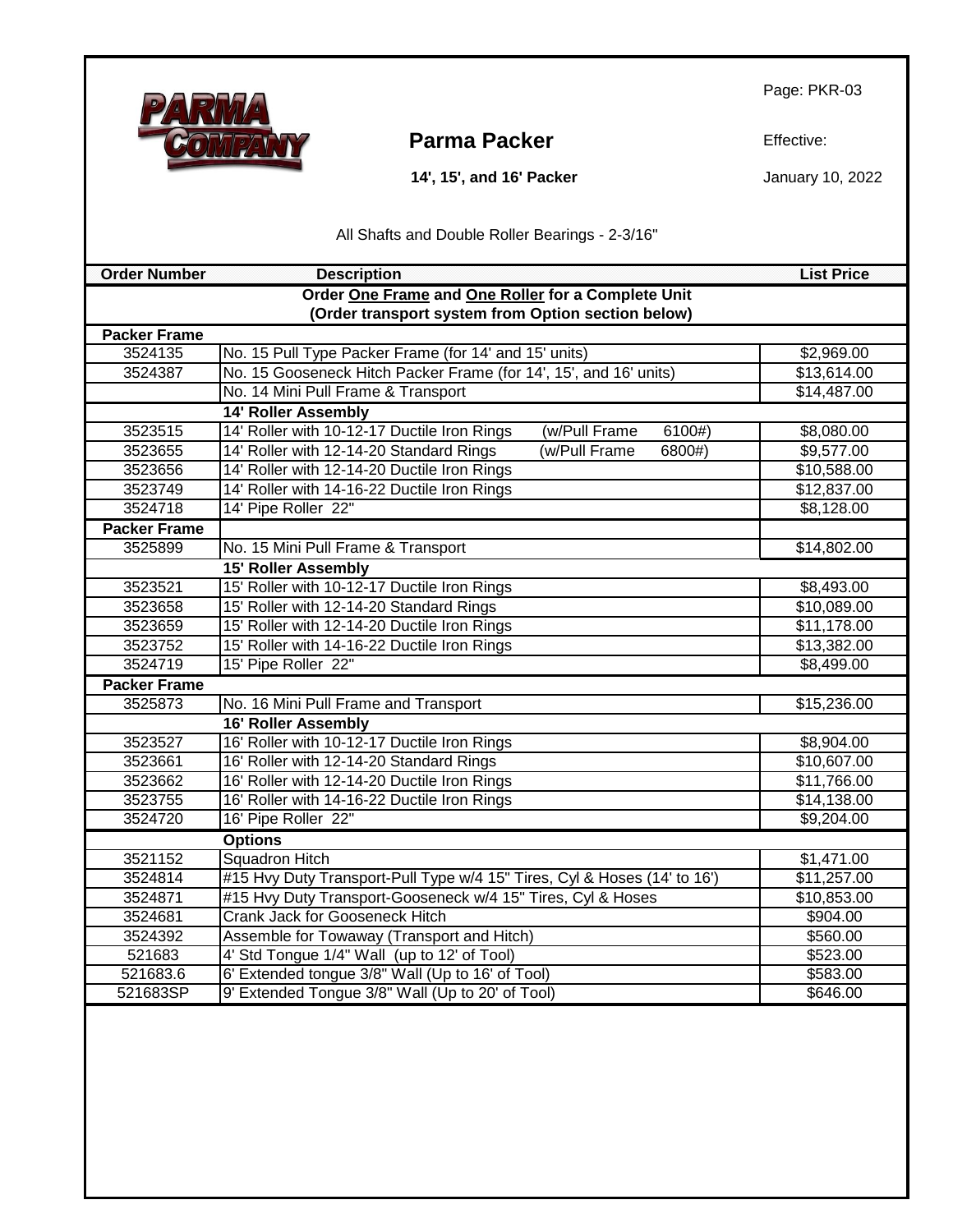

## **Parma Packer**

**17', 18', and 19' Packer**

Effective: January 10, 2022

#### **Standard Equipment**

- ➢ 4x4 Frame Construction
- ➢ 4-Radial Transport Wheels & Tires
- ➢ Hi-Clearance Transport
- ➢ Gooseneck Hitch 2 5/8" Ball
- ➢ 2 3/16" Shafts and Bearings
- ➢ Double Roller Bearings
- ➢ 2-Hydraulic Cyl & Hoses w/Tips
- ➢ Pull Hitch H.D. Ring

| <b>Order Number</b> | <b>Description</b>                                                                                   | <b>List Price</b> |  |
|---------------------|------------------------------------------------------------------------------------------------------|-------------------|--|
| <b>Packer Frame</b> | <b>Transportation Width</b>                                                                          |                   |  |
| 3525366             | No. 17 Pull-Type Packer Frame & Transport Mini<br>18' Wide                                           | \$16,581.00       |  |
| 526474              | 17' Packer Frame Assy Mid Gooseneck 160", 2 5/16" Receiver                                           | \$17,734.00       |  |
| 3525951             | No. 17 Gooseneck Pack Frame & Transport<br>18' Wide                                                  | \$19,006.00       |  |
|                     | 17' Roller Assembly                                                                                  |                   |  |
| 3523533             | 17' Roller with 10-12-17 Ductile Iron Rings                                                          | \$9,252.00        |  |
| 3523664             | 17' Roller with 12-14-20 Standard Rings                                                              | \$11,036.00       |  |
| 3523665             | 17' Roller with 12-14-20 Ductile Iron Rings                                                          | \$12,253.00       |  |
| 3523758             | 17' Roller with 14-16-22 Ductile Iron Rings                                                          | \$14,773.00       |  |
| 3524721             | 17" Pipe Roller 22"                                                                                  | \$9,726.00        |  |
| 3525547             | No. 18 Pull-Type Packer Frame & Transport Mini<br>19' Wide                                           | \$16,067.00       |  |
| 526475              | 18' Packer Frame Assy Mid Gooseneck 160", 2 5/16" Receiver                                           | \$18,262.00       |  |
| 3525951             | No. 18 Gooseneck Pack Frame & Transport<br>19' Wide                                                  | \$19,006.00       |  |
|                     | 18' Roller Assembly                                                                                  |                   |  |
| 3523539             | 18' Roller with 10-12-17 Ductile Iron Rings                                                          | \$9,666.00        |  |
| 3523667             | 18' Roller with 12-14-20 Standard Rings                                                              | \$11,549.00       |  |
| 3523668             | 18' Roller with 12-14-20 Ductile Iron Rings                                                          | \$12,850.00       |  |
| 3523761             | 18' Roller with 14-16-22 Ductile Iron Rings                                                          | \$15,531.00       |  |
| 3524722             | 18' Pipe Roller 22"                                                                                  | \$10,318.00       |  |
| 3525236             | No. 19 Pull-Type Packer Frame & Transport Mini<br>20' Wide                                           | \$16,509.00       |  |
| 526476              | 19' Packer Frame Assy Mid Gooseneck 160", 2 5/16" Receiver                                           | \$18,791.00       |  |
| 3525951             | No. 19 Gooseneck Pack Frame & Transport<br>20' Wide                                                  | \$19,006.00       |  |
|                     | 19' Roller Assembly                                                                                  |                   |  |
| 3523545             | 19' Roller with 10-12-17 Ductile Iron Rings                                                          | \$10,117.00       |  |
| 3523670             | 19' Roller with 12-14-20 Standard Rings                                                              | \$12,062.00       |  |
| 3523671             | 19' Roller with 12-14-20 Ductile Iron Rings                                                          | \$13,430.00       |  |
| 3523764             | 19' Roller with 14-16-22 Ductile Iron Rings                                                          | \$16,287.00       |  |
| 3524723             | 19' Pipe Roller 22"                                                                                  | \$10,881.00       |  |
|                     | <b>Options</b>                                                                                       |                   |  |
| 3524136             | No. 18 Pull Frame (Old Style) 20', 21', & 22' Units                                                  | \$3,057.00        |  |
| 3524681             | <b>Jack Stand</b>                                                                                    | \$904.00          |  |
| 3524392             | Assemble for Towaway (Transport and Hitch)                                                           | \$560.00          |  |
| 525380              | Extension (60" Bolt On) Pull Tongue                                                                  | \$853.00          |  |
| 525601              | Hitch Weldment 2 5/16" Receiver Bolt On                                                              | \$280.00          |  |
| 525660              | Hitch Weldment Reversible 2 5/16" Receiver & Clevis Bolt On                                          | \$449.00          |  |
|                     | Note: Pull-Type Mini Uses Ring Hitch & Fixed Struts<br>Note: Mid Gooseneck & Frame Uses Fixed Struts |                   |  |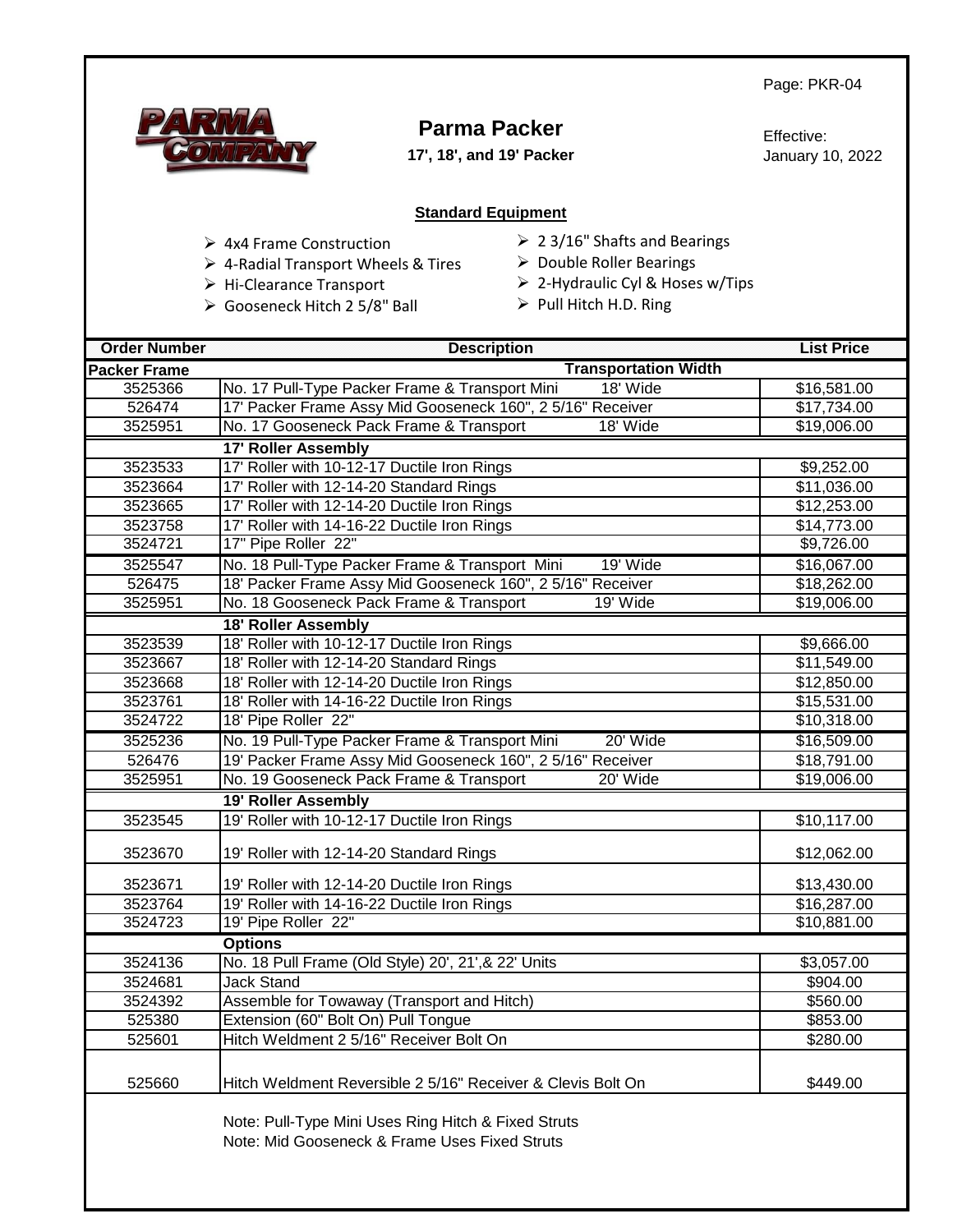|                                | <b>Parma Packer</b>                                                                               | Page: PKR-05                   |
|--------------------------------|---------------------------------------------------------------------------------------------------|--------------------------------|
|                                | 20', 21', and 22' Packer                                                                          | Effective:<br>January 10, 2022 |
|                                | <b>Standard Equipment</b>                                                                         |                                |
|                                | $\geq$ 23/16" Shafts and Bearings<br>$\triangleright$ 4x4 Frame Construction                      |                                |
|                                | $\triangleright$ Domestic Bearing<br>$\triangleright$ 4-Radial Transport Wheels & Tires           |                                |
|                                | $\triangleright$ 2-Hydraulic Cyl & Hoses w/Tips<br>> Hi-Clearance Transport                       |                                |
|                                | > Pull Hitch H.D. Ring w/Jack Stand<br>> Gooseneck Hitch 2 5/8" Ball                              |                                |
|                                |                                                                                                   |                                |
| <b>Order Number</b>            | <b>Description</b>                                                                                | <b>List Price</b>              |
| <b>Packer Frame</b><br>3525234 | <b>Transportation Width</b><br>No. 20 Pull Type Packer Frame & Transport (Mini G.N.)<br>21' Wide  | \$16,874.00                    |
| 526477                         | 20' Packer Assy Mid Gooseneck 160", 2 5/16" Receiver                                              | \$19,190.00                    |
| 3525653                        | No. 20 Gooseneck Hitch Packer Frame & Transport<br>21' Wide                                       | \$19,724.00                    |
|                                | 20' Roller Assembly                                                                               |                                |
| 3523551                        | 20' Roller with 10-12-17 Ductile Iron Rings                                                       | \$10,501.00                    |
| 3523673                        | 20' Roller with 12-14-20 Standard Rings                                                           | \$12,577.00                    |
| 3523674                        | 20' Roller with 12-14-20 Ductile Iron Rings                                                       | \$14,021.00                    |
| 3523767                        | 20' Roller with 14-16-22 Ductile Iron Rings                                                       | \$17,051.00                    |
| 3524724                        | 20' Pipe Roller 22"                                                                               | \$11,348.00                    |
| 3525238                        | No. 21 Pull Type Packer Frame & Transport (Mini G.N.)<br>22' Wide Ext.                            | \$17,408.00                    |
| 526478                         | 21' Packer Assy Mid Gooseneck 160", 2 5/16" Receiver                                              | \$19,422.00                    |
|                                | 22' Wide<br>No. 21 Gooseneck Hitch Packer Frame & Transport                                       | \$19,906.00                    |
|                                | 21' Roller Assembly                                                                               |                                |
| 3523557                        | 21' Roller with 10-12-17 Ductile Iron Rings                                                       | \$10,839.00                    |
| 3523676                        | 21' Roller with 12-14-20 Standard Rings                                                           | \$13,008.00                    |
| 3523677                        | 21' Roller with 12-14-20 Ductile Iron Rings                                                       | \$14,507.00                    |
| 3523770                        | 21' Roller with 14-16-22 Ductile Iron Rings                                                       | \$17,680.00                    |
| 3524725                        | 21' Pipe Roller 22"                                                                               | \$11,897.00                    |
| 3525244                        | No. 22 Pull Type Packer Frame & Transport (Mini G.N.)<br>23' Wide                                 | \$17,867.00                    |
| 526479                         | 22' Packer Assy Mid Gooseneck 160", 25/16" Receiver                                               | \$19,510.00                    |
|                                | No. 22 Gooseneck Hitch Packer Frame & Transport<br>23' Wide                                       | \$20,357.00                    |
|                                | 22' Roller Assembly                                                                               |                                |
| 3523563                        | 22' Roller with 10-12-17 Ductile Iron Rings                                                       | \$11,251.00                    |
| 3523679                        | 22' Roller with 12-14-20 Standard Rings                                                           | \$13,523.00                    |
| 3523773                        | 22' Roller with 14-16-22 Ductile Iron Rings 22' 22" Pipe                                          | \$19,560.00                    |
|                                | 22' Pipe Roller 22"                                                                               | \$12,476.00                    |
|                                | 24' Wide<br>No. 23 Pull Type Packer Frame & Transport (Mini G.N.)                                 | \$18,704.00                    |
| 526480                         | 23' Packer Assy Mid Gooseneck 160", 2 5/16" Receiver                                              | \$20,293.00                    |
|                                | 23' Roller Assembly                                                                               |                                |
|                                | 23' Roller with 14-16-22 Ductile Rings                                                            | \$20,366.00                    |
|                                | 23' Pipe Roller 22"                                                                               | \$13,032.00                    |
| 3526313                        | No. 24 Gooseneck Frame & Transport Inverted Mount Mini                                            | \$21,729.00                    |
|                                | 24' Roller Assembly                                                                               |                                |
| 3523685                        | 24' Roller with 12-14-20 Standard Rings                                                           | \$15,188.00                    |
|                                | 24' Pipe Roller 22"                                                                               | \$13,660.00                    |
|                                | No. 25 Gooseneck Packer Frame & Transport (Mini G.N.)                                             | \$22,636.00                    |
|                                | 25' Roller Assembly                                                                               |                                |
|                                | 25' Pipe Roller 22"                                                                               | \$14,228.00                    |
|                                | 25' Roller 24" 14 Bar 1 3/4" spaced 3 1/8"<br>3770#                                               | \$22,970.00                    |
|                                | 25' Roller 25 5/8" 14 Bar 1 3/4" spaced 3 1/2"                                                    | \$24,668.00                    |
|                                | Note: Mid Gooseneck & Frame & Transport Assy Use Fixed Struts<br>See page PKR-06 for more options |                                |

Г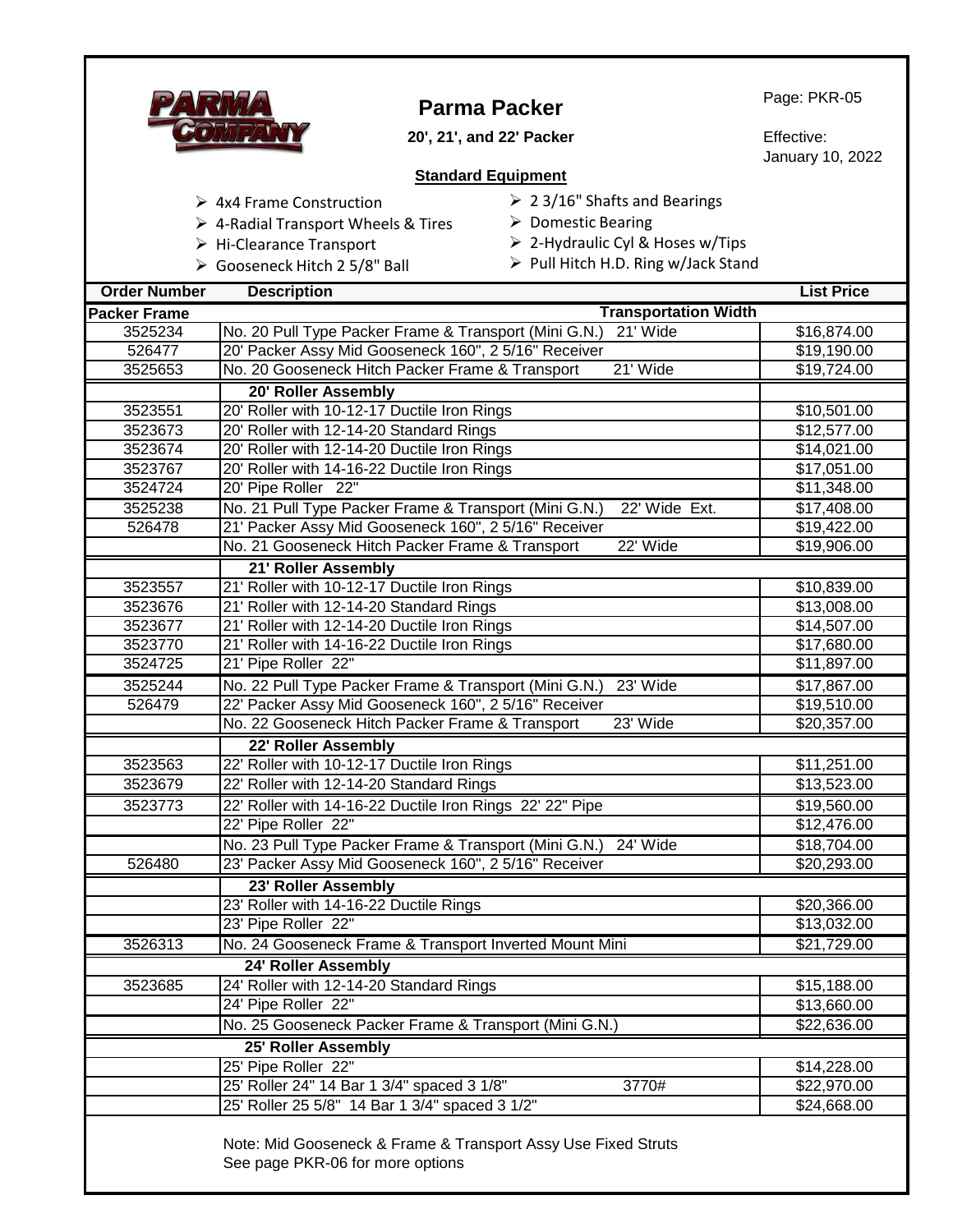

**Parma Packer**

Page: PKR-06

**20', 21', and 22' Packer**

# **Options**

Effective: January 10, 2022

| <b>Order Number</b> | <b>Description</b>                                     | <b>List Price</b> |
|---------------------|--------------------------------------------------------|-------------------|
| 3524137             | No. 21 Pull Frame (Old Style) 20', 21', & 22' Units    | \$3,349.00        |
| 3522504             | No. 21 H.D. Transport (Old Style) 20', 21' & 22' Units | \$12,194.00       |
| 3524681             | <b>Uack Stand in Base</b>                              | \$904.00          |
| 3524392             | Assemble for Towaway (Transport and Hitch)             | \$560.00          |
| 525219              | Mini Gooseneck Pull Tongue w/Ring Hitch Extended       | \$8,464.00        |
| 525380              | Extension (60" Bolt On) Pull Tongue                    | \$853.00          |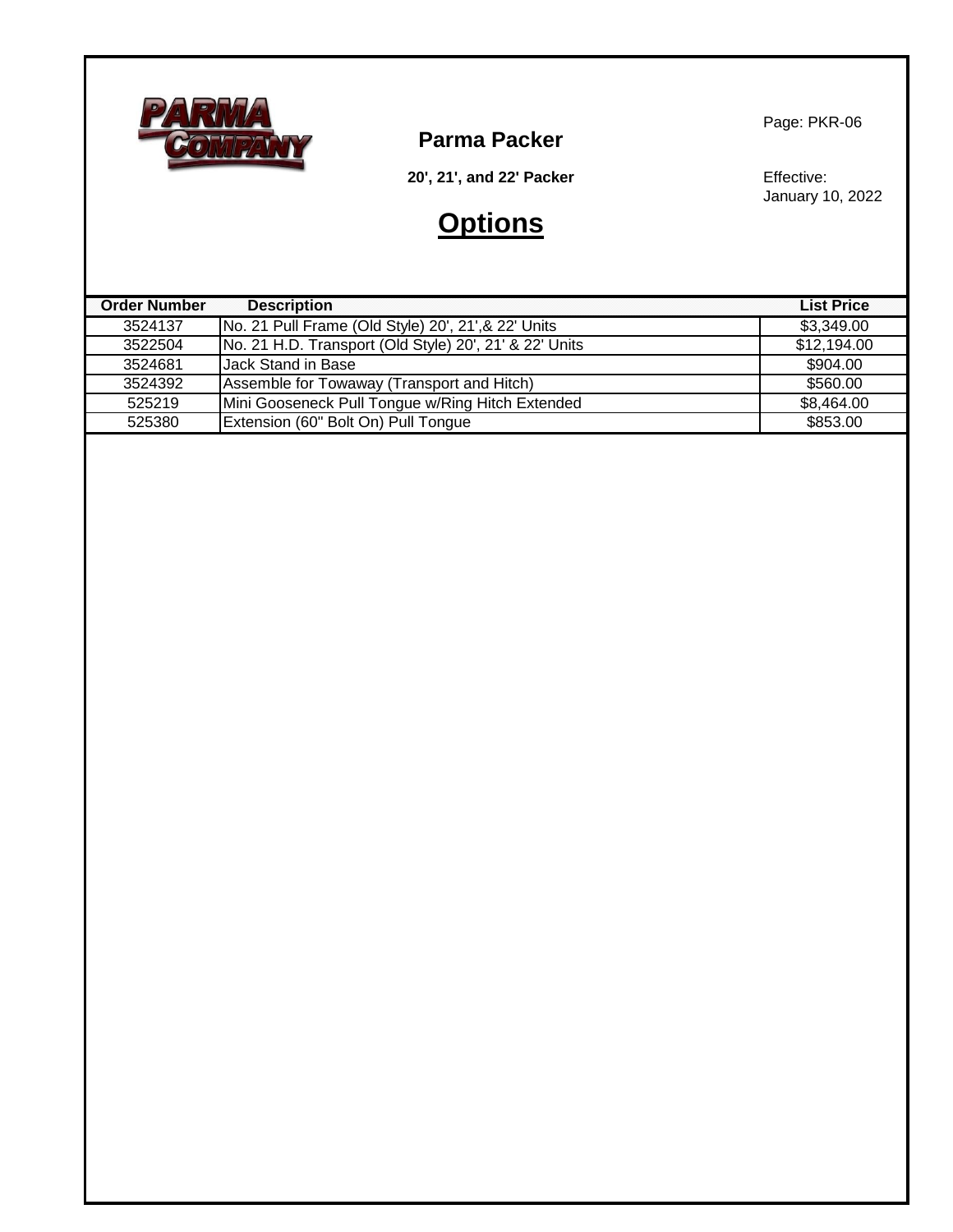|                     |                                                                                                  | Page: PKR-07      |
|---------------------|--------------------------------------------------------------------------------------------------|-------------------|
|                     | <b>Parma Folding Packer</b>                                                                      |                   |
|                     |                                                                                                  | Effective:        |
|                     | Folding Packer on Transport                                                                      | January 10, 2022  |
|                     |                                                                                                  |                   |
|                     | $\triangleright$ In Line Rollers<br>$\geq$ 22' Transport w/ 4-IF 280/70R15 Radial Tires          |                   |
|                     | $\triangleright$ Tail Rollers at Hinges<br>▶ 24'-30' Transport w/ 6-IF 280/70R15 Radial Tires    |                   |
|                     | $\triangleright$ All Cylinders Hoses and Tips<br>$\geq$ 23/16" Shafts and Double Roller Bearings |                   |
|                     |                                                                                                  |                   |
| <b>Order Number</b> | <b>Description</b>                                                                               | <b>List Price</b> |
|                     | Order One Hitch and One Frame Asm. for a Complete Unit                                           |                   |
|                     | <b>Hitch</b>                                                                                     |                   |
| 3525332             | 12' Mini Gooseneck Hitch w/Stand Folding Thru 30'                                                | \$8,230.00        |
| 526692              | 160" Mid Gooseneck Tongue Assy w/2 5/16" Receiver & Jack (Fixed Struts)                          | \$12,410.00       |
| 3525954             | Gooseneck Hitch for 21' & 22' Folding Packer, 2 5/16' (Pivot Axle)                               | \$17,724.00       |
| 3525178             | Gooseneck Hitch with Stand Lg Fold InLine, 3", (Pivot Axle)                                      | \$23,310.00       |
| 3525177             | Pull Type Hitch with Jack Stand (RH Style) 8" (Pivot Axle)                                       | \$7,290.00        |
| 3525218             | Extended 12' Pull Type Hitch w/Jack Stand (RH Style) (Pivot Axle)                                | \$8,101.00        |
| 521104              | Cat III Hitch Ring                                                                               | \$239.00          |
| 525601              | 2 5/16" Receiver w/Tube                                                                          | \$280.00          |
| 524226              | 2 5/16" Receiver w/Tube (From Vendor)                                                            | \$432.00          |
| 525660              | 2 5/16" Receiver & Clevis Convertible                                                            | \$449.00          |
|                     | 3" Receiver w/Tube                                                                               | \$293.00          |
| 3525955             | 21' Packer with 12-14-20 Standard Rings                                                          | \$36,454.00       |
|                     | 22' Folding Packer - 10' Center with 5' Wings                                                    |                   |
|                     | 22' Packer with 12-14-20 Standard Rings                                                          | \$40,750.00       |
|                     | 22' Packer with 12-14-20 Ductile Iron Rings                                                      | \$40,683.00       |
|                     | 22' Packer with 14-16-22 Ductile Iron Rings                                                      | \$43,370.00       |
|                     | 22' Packer with 22" Pipe Rollers                                                                 | \$38,012.00       |
|                     | 24' Folding Packer - 12' Center with 5' Wings                                                    |                   |
|                     | 24' Packer with 12-14-20 Standard Rings                                                          | \$43,391.00       |
|                     | 24' Packer with 12-14-20 Ductile Iron Rings                                                      | \$44,629.00       |
|                     | 24' Packer with 14-16-22 Ductile Iron Rings                                                      | \$47,302.00       |
|                     | 24' Packer with 22" Pipe Rollers                                                                 | \$40,680.00       |
|                     | 25' Packer with 16-22 Ductile Rings 12' Center 5 1/2" Wings w/ Mini G.N.                         | \$50,031.00       |
|                     | 26' Folding Packer - 12' Center with 6' Wings                                                    |                   |
| 3525310             | 26' Packer with 12-14-20 Standard Rings                                                          | \$48,251.00       |
| 3525711             | 26' Packer with 12-14-20 Ductile Rings                                                           | \$50,747.00       |
|                     | 26' Packer with 14-16-22 Ductile Rings                                                           | \$51,258.00       |
|                     | 26' Packer with 22" Pipe Rollers                                                                 | \$52,548.00       |
| 3526644             | 27' Packer with 16-22 Ductile Rings 12' Center 6 1/2" Wings w/ Mini G.N.                         | \$53,996.00       |
|                     | 28' Folding Packer - 14' Center with 6' Wings                                                    |                   |
|                     | 28' Packer with 12-14-20 Standard Rings<br>18350#                                                | \$51,823.00       |
| 3526354             | 28' Packer with 12-14-20 Ductile Rings                                                           | \$52,654.00       |
| 526535              | 28' Packer with 14-16-22 Ductile Rings<br>19500#                                                 | \$57,494.00       |
|                     | 28' Packer with 20" Pipe Roller                                                                  | \$45,224.00       |
| 3525896             | 28' Packer with 22" HD Pipe Roller (Split Center)                                                | \$48,949.00       |
|                     | 28' Packer with 20" Crowfoot Roller                                                              | \$67,550.00       |
|                     | 30' Folding Packer - 14' Center with 7' Wings                                                    |                   |
| 3525736             | 30' Packer with 12-14-20 Standard Rings<br>18950#                                                | \$55,190.00       |
| 3525756             | 30' Packer with 12-14-20 Ductile Iron Rings<br>12400#                                            | \$56,179.00       |
| 3525755             | 30' Packer with 14-16-22 Ductile Iron Rings<br>13950#                                            | \$60,264.00       |
|                     | 30' Packer with 20" Pipe Roller                                                                  | \$48,471.00       |
|                     | 30' Packer with 22" HD Pipe Roller (Split Center)                                                | \$52,439.00       |
|                     | 30' Packer with 20" Crowfoot Roller                                                              | \$73,749.00       |
|                     | 30' Packer w/16-22" Ductile Rings Offset Wings Front Transport w/GN                              | \$99,912.00       |
|                     |                                                                                                  |                   |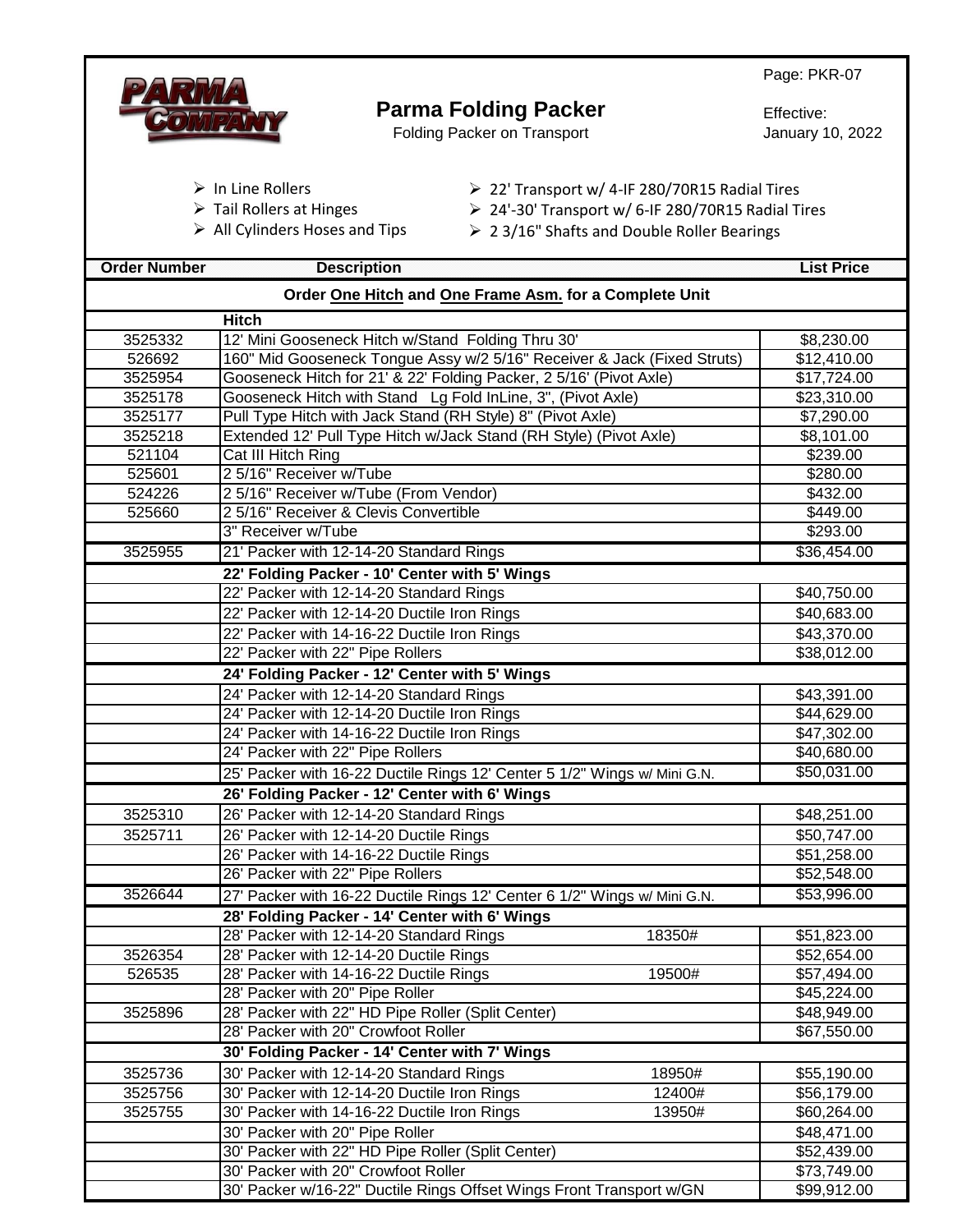

## **Parma Folding Packer**

Folding Packer on Transport

Effective: January 10, 2022

- ➢ In Line Rollers
- ➢ Tail Rollers at Hinges
- ➢ All Cylinders Hoses and Tips
- ➢ 22' Transport w/ 4-IF 280/70R15 Radial Tires
- ➢ 24'-30' Transport w/ 6-IF 280/70R15 Radial Tires
- ➢ 2 3/16" Shafts and Double Roller Bearings

| <b>Order Number</b> | <b>Description</b>                                                         | <b>List Price</b> |
|---------------------|----------------------------------------------------------------------------|-------------------|
|                     | 32' Folding Packer - 14' Center with 8' Wings                              |                   |
|                     | 32' Packer with 12-14-20 Standard Rings                                    | \$58,897.00       |
|                     | 32' Packer with 12-14-20 Ductile Iron Rings                                | \$59,949.00       |
|                     | 32' Packer with 14-16-22 Ductile Iron Rings                                | \$63,652.00       |
|                     | 32' Packer with 20" Pipe Roller                                            | \$51,703.00       |
|                     | 32' Packer with 22" HD Pipe Roller (Split Center)                          | \$55,949.00       |
|                     | 32' Packer with 20" Crowfoot Roller                                        | \$79,194.00       |
|                     | 32' Packer with 14-16-22 Ductile Rings Offset Wings, Front Transport w/GN  | \$102,489.00      |
|                     | 34' Folding Packer - 14' Center with 9' Wings                              |                   |
|                     | 34' Packer with 12-14-20 Standard Rings                                    | \$62,600.00       |
|                     | 34' Packer with 12-14-20 Ductile Iron Rings                                | \$62,839.00       |
|                     | 34' Packer with 14-16-22 Ductile Iron Rings                                | \$68,321.00       |
|                     | 34' Packer with 20" Pipe Roller                                            | \$54,936.00       |
|                     | 34' Packer with 22" HD Pipe Roller (Split Center)                          | \$59,447.00       |
|                     | 34' Packer with 20" Crowfoot Roller                                        | \$84,018.00       |
| 3526333             | 34' Packer with 14-16-22" Ductile Rings Offset Wings, Front Transport w/GN | \$105,066.00      |
|                     | 36' Folding Packer - 14' Center with 10' Wings                             |                   |
|                     | 36' Packer with 12-14-20 Standard Rings                                    | \$66,338.00       |
|                     | 36' Packer with 12-14-20 Ductile Iron Rings                                | \$67,524.00       |
|                     | 36' Packer with 14-16-22 Ductile Iron Rings                                | \$71,943.00       |
|                     | 36' Packer with 20" Pipe Roller                                            | \$58,166.00       |
|                     | 36' Packer with 22" HD Pipe Roller (Split Center)                          | \$62,943.00       |
|                     | 36' Packer with 20" Crowfoot Roller                                        | \$88,539.00       |
|                     | 38' Folding Packer - 14' Center with 11' Wings                             |                   |
|                     | 38' Packer with 12-14-20 Standard Rings                                    | \$70,457.00       |
|                     | 38' Packer with 12-14-20 Ductile Iron Rings                                | \$71,709.00       |
|                     | 38' Packer with 14-16-22 Ductile Iron Rings                                | \$76,794.00       |
|                     | 38' Packer with 20" Pipe Roller (Split Center)                             | \$61,400.00       |
|                     | 38' Packer with 22" HD Pipe Roller (Split Center)                          | \$66,442.00       |
|                     | 38' Packer with 20" Crowfoot Roller                                        | \$94,042.00       |
|                     | 39' Folding Packer - 14' Center with 11 1/2' Wings                         |                   |
|                     | 39' Packer with 12-14-20 Standard Rings                                    | \$72,264.00       |
|                     | 39' Packer with 12-14-20 Ductile Iron Rings                                | \$73,649.00       |
|                     | 39' Packer with 14-16-22 Ductile Iron Rings                                | \$78,883.00       |
|                     | 39' Packer with 20" Pipe Roller (Split Center                              | \$63,014.00       |
|                     | 39' Packer with 22" HD Pipe Roller (Split Center)                          | \$68,190.00       |
|                     | 39' Packer with 20" Crowfoot Roller                                        | \$96,517.00       |
|                     | 40' Folding Packer - 14' Center with 12' Wings                             |                   |
|                     | 40' Packer with 12-14-20 Standard Rings                                    | \$74,262.00       |
|                     | 40' Packer with 12-14-20 Ductile Iron Rings                                | \$75,604.00       |
|                     | 40' Packer with 14-16-22 Ductile Iron Rings                                | \$80,969.00       |
|                     | 40' Packer with 20" Pipe Roller (Split Center                              | \$64,629.00       |
|                     | 40' Packer with 22" HD Pipe Roller (Split Center)                          | \$69,938.00       |
|                     | 40' Packer with 20" Crowfoot Roller                                        | \$98,990.00       |
|                     | 42' Packer with 14-16-20" Ductile Rings 16' Center with 12' Wings          | \$85,104.00       |
|                     | 44' Packer with 14-16-20" Ductile Rings 16' Center with 13' Wings          | \$88,696.00       |
|                     | 45' Packer with 14-16-20" Ductile Rings 16' Center with 13' 6' Wings       | \$90,083.00       |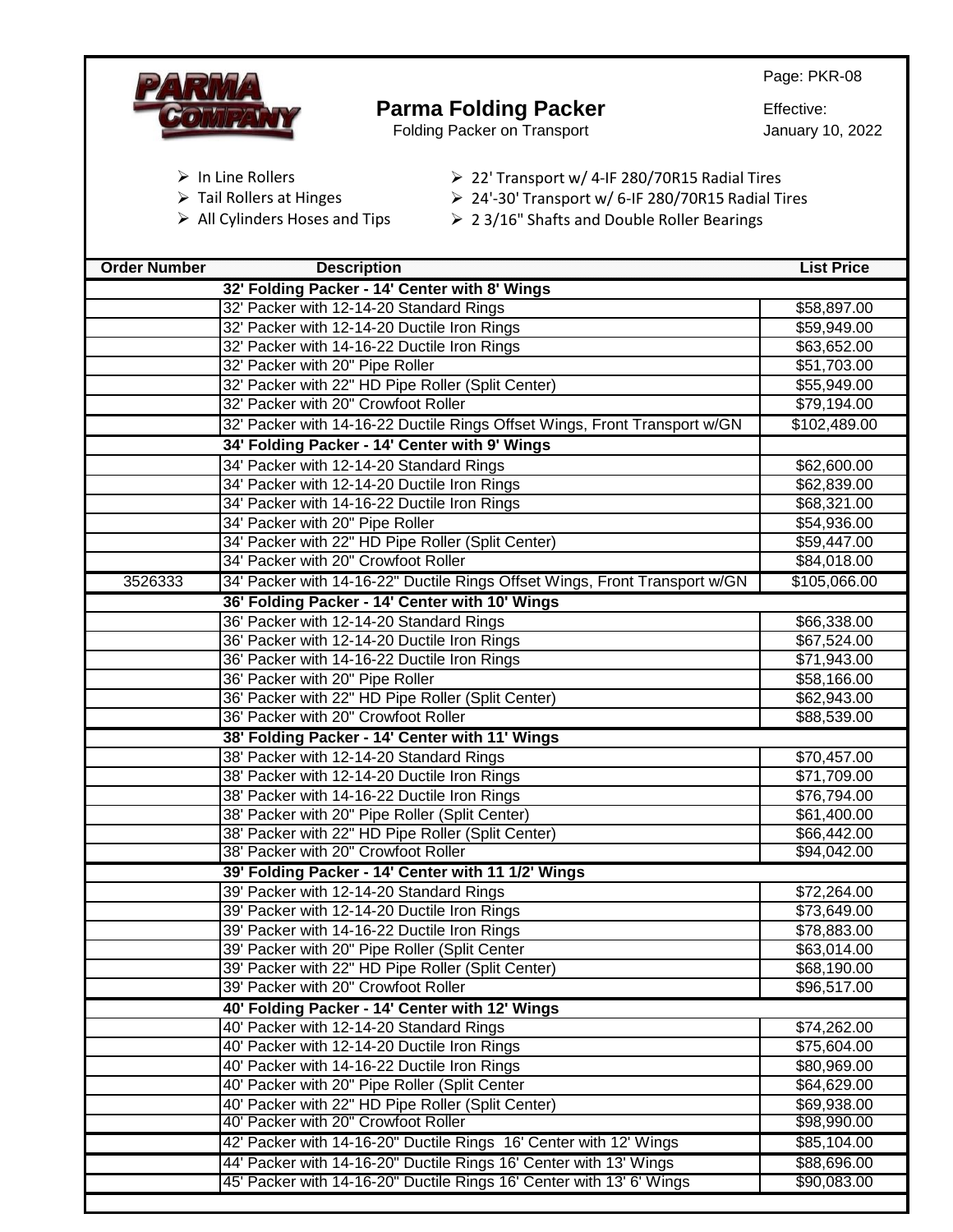Page: PKR-09 Effective: January 10, 2022 **Order Number Description List Price 15' Rigid Packer Close Coupled** 3525582 15' Packer with 20" Crowfoot Front & 12-14-20" Ductile Rear \$45,044.00 **16' Rigid Packer Close Coupled** 16' Packer with 20" Ring Front & 12-14-20" Ring Rear Std \$46,191.00 16' Packer with 20" Pipe Front & 12-14-20" Ring Rear Std **\$42,534.00 17' Rigid Packer Close Coupled** 3525767 17' Packer with 20" Ring Front & 12-14-20" Ring Rear Std \$48,992.00 **18' Rigid Packer Close Coupled** 3526638 18' Packer with 20" Crowfoot Front & 12-14-20" Ductile Ring Rear \$51,613.00 **20' Rigid Packer Close Coupled** 3525209 20' Packer with 20" Pipe Front & 12-14-20" Ring Rear Std \$47,629.00 20' Packer with 20" Crowfoot Front & 12-14-20" Ductile Rear  $\vert$  \$53,277.00 20' Packer with 20" Drum Front & 12-14-20" Std Ring Rear  $$49,701.00$ 3526366 20' Packer with 22" Pipe Front & 22" Std Ring Rear \$53,562.00 3526367 20' Packer with 22" Pipe Front & 22" Ductile Ring Rear \$53,763.00 **20' Folding Packer Close Coupled 10' Center 5' Wings** 20' Packer with 20" Crowfoot Front & Rear \$56,571.00 **22' Folding Packer Close Coupled 12' Center 5' Wings** 22' Packer with 20" Pipe Front & 12-14-20" Ring Rear Std **1998 12-14-20"** \$53,354.00 22' Packer with 22" Pipe Front & 14-16-22" Ring Rear Ductile **\$60,168.00** \$60,168.00 **24' Folding Packer Close Coupled 12' Center 6' Wings** 3525769 24' Packer with 20" Pipe Front & 12-14-20" Ring Rear Std \$56,742.00 24' Packer with 20" Crowfoot Front & 12-14-20 Ring Rear Std \$66,017.00 24' Packer with 22" Pipe Front & 14-16-22" Ring Rear Ductile \$64,044.00 24' Packer with HD 22" Pipe Front & 14-16-20 Ring Rear Ductile \$64,434.00 **26' Rigid Packer Close Coupled (6 Wheels)**  26' Packer with HD 20" Pipe Front & 14-20" std Split Rear with Tail Roller | \$67,957.00 **26' Folding Packer Close Coupled 12' Center 7' Wings**  3526628 26' Packer with 20" Pipe Front & 12-14-20" Ring Rear Std \$64,831.00 3525330 26' Packer with 22" Pipe Front & 14-16-22" Ring Rear Ductile \$68,057.00 26' Packer with HD 22" Pipe Front & 14-16-20" Ring Rear Ductile \$68,689.00 **27' Folding Packer Close Coupled 12' Center 7 1/2' Wings** 27' Packer with 20" Pipe Front & 12-14-20" Ring Rear Std **\$61,087.00** 27' Packer with 22" Pipe Front & 14-16-22" Ring Rear Ductile **1998** 1998 189,218.00 3526615 27' Packer with HD 22" Pipe Front & 14-16-20" Ring Rear Ductile \$68,926.00 **28' Folding Packer Close Coupled 14' Center 7' Wings** 28' Packer with 20" Pipe Front & 12-14-20" Ring Rear Std **\$64,766.00** 28' Packer with 22" HD Pipe Front & 14-16-22" Ring Rear Ductile \$71,721.00  **Parma Close Coupled Double Roll Packer** 15', 16', 17', 18', 20', 22', 24', 26', 27', 28' ➢ All Cylinders & Hoses w/Tips ➢ 2 3/16" Shafts & Double Roller Brgs ➢ 15'-22' w/ 4-IF 280/70R15 Radial Tires ➢ 24'-36' w/ 6-IF 280/70R15 Radial Tires ➢ Pipe Front & Std. Ring Rear ➢ Extended Mini Gooseneck Tongue (525332) ➢ Screw Jack for Tongue ➢ Jack Stand